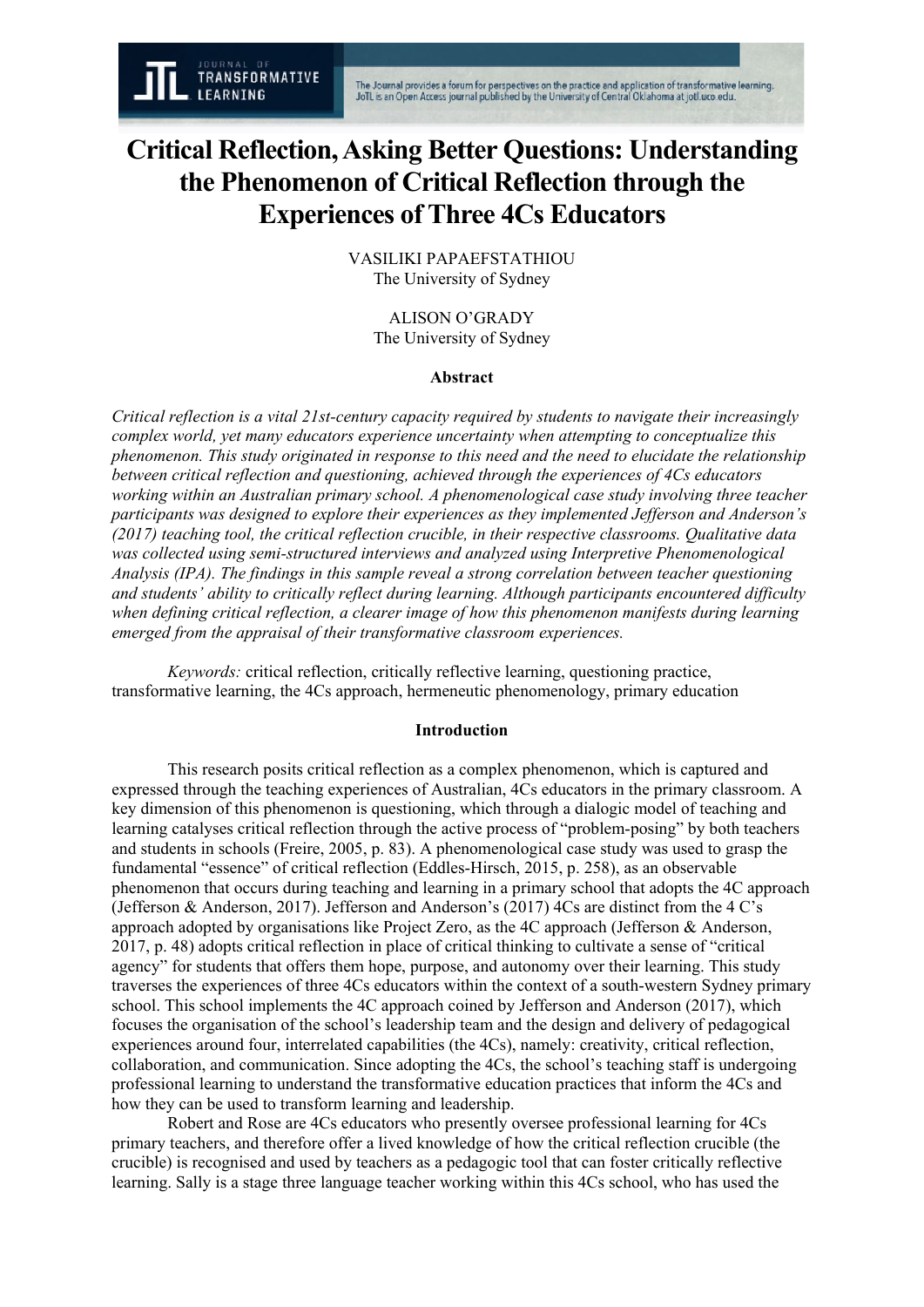crucible to foster critical reflection in her classroom for over two years. The selection of teacher participants for this study was purposive, as it enabled us to capture the reflective way that primary students intrinsically learn, whilst being immersed in a schooling environment where their discovery of knowledge is framed in a multidisciplinary manner (Boix-Mansilla, 2016). A hermeneutic phenomenological methodology was used in this study, since critical reflection is conceptualised as a lived phenomenon that occurs and can be experienced through dialogue and questioning in the classroom (Smith & Osborn, 2003). This approach was chosen as it aligns with the interpretive nature through which educators can derive meaning from critical reflection through their evaluation of the crucible, which is a pedagogic tool closely bound with this phenomenon (Henriksson  $\&$  Friesen, 2012; Jefferson & Anderson, 2017). A prevalent gap that arose in the literature highlights the dichotomy between educators' aspirations regarding critical reflection, and what this tangibly looks like at the classroom level (Giroux, 2011; Jefferson & Anderson, 2017). Although few qualitative and multidisciplinary studies have endeavoured to bridge this gap, they still reveal a lack of definitional clarity regarding critical reflection and the shape it takes during learning in primary schooling contexts (Fook & Gardener, 2007; Jefferson & Anderson, 2017; Roche, 2011).

## **Research Questions**

Our first research question informed this study and guided us as we came to comprehend the "essences" or underlying meanings that distinguish critical reflection, when analysing participants' first-hand experiences (Eddles-Hirsch, 2015, p. 252). This first question is framed by a hermeneutic phenomenological view of experience as something that can be consciously discerned by an individual (Eddles-Hirsch, 2015). Furthermore, the second research question enabled us to affiliate questioning as a dimension of this phenomenon, with how critical reflection is experienced by these educators in their respective classrooms.

- 1. How do educators recognise and experience the phenomenon of critical reflection in a primary classroom?
- 2. How can teacher questioning engender the phenomenon of critical reflection in a primary classroom?

#### **Review of the Literature**

# **Finding a place for Critical Reflection and Questioning in Education**

Since the late 20th-century, educators and academics alike have problematised the way education continues to authorise the practice of "unquestioned truths" (Apple, 2004, p. 12) in schools, rather than cultivating a culture of critical reflection that stimulates students to critically question their assumptions (Giroux, 2011; Fook et al., 2016; Jefferson & Anderson, 2017). Today's learners are propelled into a 21st-century society that is enveloped by a zeitgeist of uncertainty and confusion, where political instability, rapid global change, and chaotic behaviour has become normalised and there is little discernment of a sustainable future (Sardar, 2010). To begin to conceptualise *how* and *why* our society is functioning in this manner, educators must develop a common language for learners to cogitate these issues. This can be achieved through a critical pedagogy which applies both teacher and student questioning as a method to engender critical reflection (Giroux, 2011). A way that educators can begin to implement a transformative, discursive, and agentic form of teaching is by aligning their pedagogy with Jefferson and Anderson's (2017) 4C approach. The 4Cs situates learning through a critical pedagogy lens, where Critical Social Theory [CST], Transformative Learning Theory [TLT], and reflective pedagogies intersect to represent education as a "social structure that transforms" and dismantles the hegemonic systems of power that authorise *what* and *how* students learn (Jefferson & Anderson, 2017, p. 20). The transformative potential that critical reflection wields is acknowledged in the work of several seminal scholars including Apple (2004), Brookfield (2016), Freire (2005), Mezirow (1990; 1998), and Giroux (2011), yet its application as a dynamic, speculative, and imaginative tool through questioning methods has seldom been explored. Only a handful of qualitative studies have attempted to investigate critical reflection as a transformative and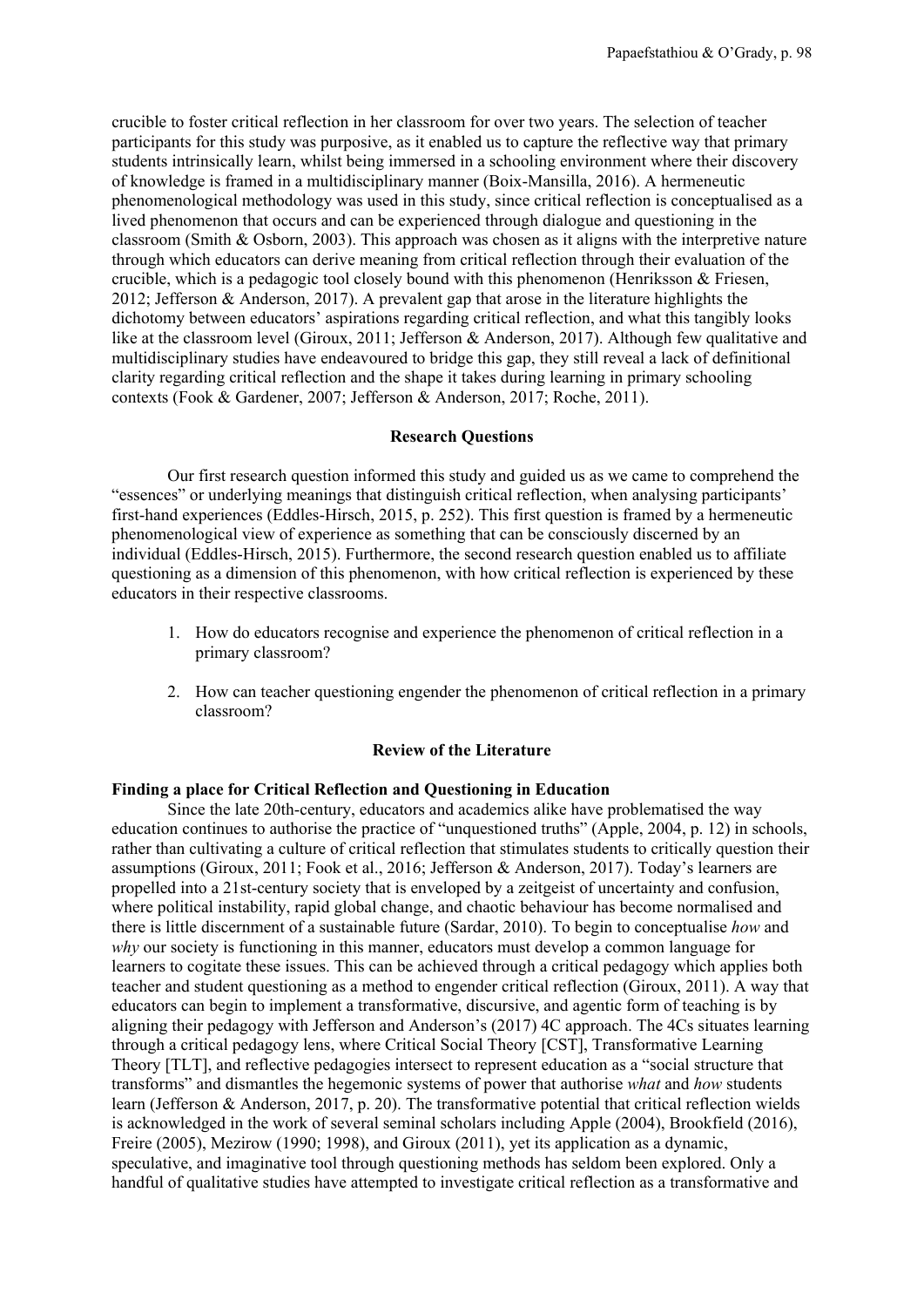questioning practice, yet the majority are multidisciplinary studies conducted within healthcare settings, preservice teacher education, and adult learning contexts (Fook & Gardener, 2007; Fook et al., 2016; Fook et al., 2016; White et al., 2006). Although Jefferson and Anderson (2017) affirm the importance of asking questions that can engender critical reflection, a stronger evidence base that situates this research in Australian primary schools is needed to validate such theoretical claims.

#### **The Threat of Postnormality and the Significance of Possibility Thinking**

To examine the conditions that render critical reflection necessary for 21st-century learners, we must first address the subject of postnormality and its impacts on the Australian education system. The proposal that our world has entered "postnormal times" was first postulated by Sardar (2010, p. 435). This period of postnormality is marked by transition and uncertainty, as the conventional doctrines underpinning our society have become untenable and multiple and concurrent political, economic, and financial crises have generated a global climate of fear and unpredictability (Sardar, 2010). Scholars like Cairns (2017) repudiate the absolutism of this paradigm. Cairns (2017, pp. 414– 415) suggests that what we consider as "normalcy" when interpreting historical phenomena can in fact be characterised as "postnormal," thereby arguing that society never really entered "postnormal times" but perpetuated an existing *Geist* of confusion. Whilst acknowledging this argument, it seems that the societal transformation we are currently experiencing is far more rapid and unprecedented than the gradual change experienced over the last century. For example, as observed through the uncertainty and devastation generated by the COVID-19 global pandemic. What is propelling the present epoch are three distinct, yet interdependent forces known as the 3Cs, namely: chaos, contradiction, and complexity (Sardar, 2010). This research is significant as it equips primary educators with the reflective capabilities to unpack and confront this postnormal world with students by questioning *why?*

According to Greene (1995), an individual's social imagination is a dynamic and humane capability that empowers them to conceptualise new beginnings by articulating what they believe to be deficient in society. This requires perceptiveness, agency, and curiosity from the learner to want to transform their world to imagine a more fulfilling and democratic social order (Greene, 1995). However, although the literature posits this as a hopeful endeavour for renewal and social change in schools, it will be challenging for learners to adopt this creative disposition and contest traditional forms of knowledge that have been normalised by the same institution that now seeks to disrupt them (Morgan & Saxton, 2006). Although learners demonstrate a developmental predisposition to curiosity from an early age, educators must implement scaffolded modes of questioning that will guide them to contemplate these pressing issues and go further to conjecture, "really why?" (Jefferson & Anderson, 2017, p. 78; Sawyer, 2012). To inspire the curiosity required to critically reflect, educators must first adopt a paradigm of open-ended questioning that "ponders possibility" (Jefferson & Anderson, 2017, p. 96) through the verbalisation of new ideas (Fook & Askeland, 2006). This necessitates that teachers support their students to ask better questions, so that questioning practices progress "from lower-order questions such as *what* and *when* to asking the deeply emphatic question *what if?* (Grove O'Grady, 2020, p. 48). The critical reflection model developed by Fook and Gardener (2007) frames critical reflection through such questioning methods. Although this model is generally targeted towards corporations, it can be used to encourage primary students to critically consider their assumptions about knowledge by asking "why" questions. The power of asking "why" is significant to the success of transformative learning, as it encourages deep learning that provokes students to consider new perspectives and possibilities (Fook & Gardener, 2007).

#### **Framing Definitions of Critical Reflection**

As Giroux (2011, p. 41) affirms, an examination of critical reflection necessitates a "hermeneutic understanding that is historically grounded," as the interpretive dimensions of this practice are steeped in notions of knowledge, democracy, and power. This implies that educators must comprehend the way that systems of power influence what students learn, to identify how student agency can be strengthened in schools. As a productive and progressive movement, critical pedagogy takes as its theoretical foundation key assumptions derived from CST (Duncan-Andrade & Morrell, 2007; Jefferson & Anderson, 2017; Leonardo, 2004). This theory frames the acquisition of knowledge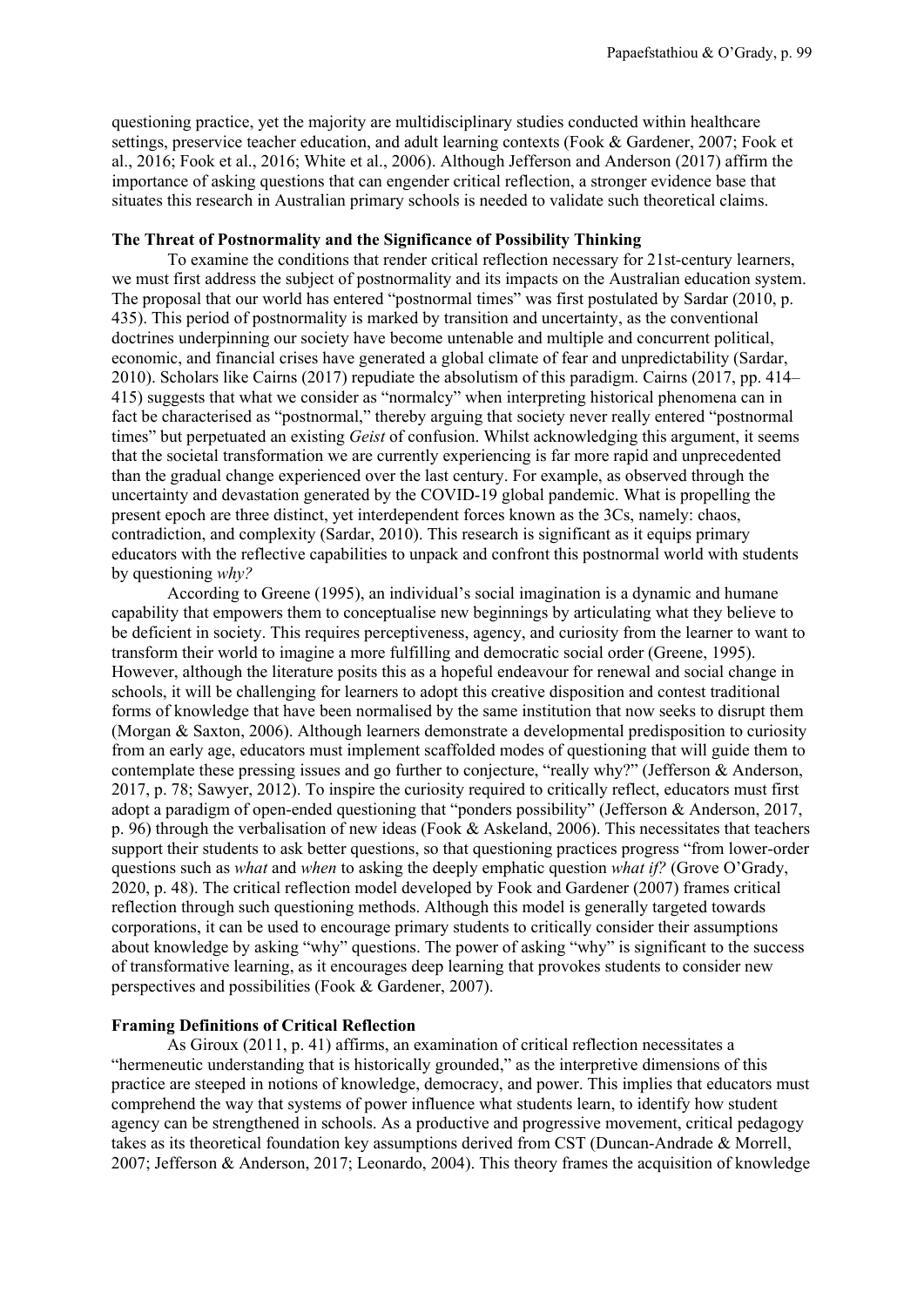within the context of education as both enlightening and empowering, yet it defines critical reflection in quite broad terms (Leonardo, 2004).

The notion that students must be taught *how* to read their society unifies this philosophy, yet is problematic, as it only serves as a surface approach for how educators can comprehend the magnitude of critical reflection as a creative and collaborative capability (Jefferson & Anderson, 2017) and an inquisitive "way of being" (Roche, 2011, p. 340). Thus, critical reflection can be both embodied and exercised by learners across primary classrooms. An action-research study conducted by Roche (2011) validates this assertion. Roche (2011, p. 329) observed that aspects of her pedagogy were inhibiting students from becoming critically reflective learners due to a "didactic" model of instruction. Our epistemological values regarding knowledge align with Roche's (2011) here, as it appears that many schools are still dominated by what Freire (2005, pp. 91–92) theorises as a "banking-model" of education. As Freire (2005) concurs, instilling a predominately lecture-style form of instruction in schools inhibits active learning, as it considers students as objects that are spoken about but are seldom offered the opportunity to speak for themselves. Students in Roche's (2011) classroom were initially regarded as such empty vessels into which knowledge was deposited, hence the transaction of information could only ever be static and detached and remained uncontested. By adopting a questioning stance to critical reflection, Roche (2011, p. 331) challenged this notion of passive learning through the implementation of what she coined as "thinking time" discussion groups. Notably, the qualitative findings revealed how learners who were rarely afforded the chance to speak in class, began posing thoughtful questions and developed a meta-awareness concerning the construction of knowledge as a prescribed "truth" (Roche, 2011). However, when scoping the field of qualitative research conducted around critical reflection and questioning in education, it seems that Roche's (2011) study stands alone. The gap presented by the literature became an important impetus for this study, as the theoretical basis for critical reflection in primary schools cannot be legitimised unless a stronger evidence base is constructed (Jefferson & Anderson, 2017).

#### **Transformative Learning and the 4Cs**

Aligning their pedagogy with the principles of transformative learning offers educators a radical and thought-provoking way of nurturing a generation of learners skilled to meet the needs of our 21st-century world (Mezirow, 1997). To achieve this, learners must modify what Mezirow (1997, p. 5) terms as their "frame of reference," to re-evaluate the experiences, beliefs, and assumptions that define their lives. As Jefferson and Anderson (2017, p. 22) affirm, "transformation in the 4C approach is charged emotionally and cognitively because it involves a complete change in a person's 'frame of reference.'" Critical reflection enables such transformations to occur, so that students can begin to adopt a frame of reference that is more inclusive, self-reflective, and discriminating (Jefferson & Anderson, 2017; Mezirow, 1998). It is assumed that the outcome of quality learning would ideally be transformation, for example, as evidenced by the transformative process of acquiring a new language. However, the reality is that change is slow in the Australian education system, and this resistance to change becomes problematic when we consider the rapid pace at which our society is transforming both locally and abroad (Jefferson & Anderson, 2017).

## **Fostering Critical Reflection through the 4C Approach**

The 4C approach (Jefferson & Anderson, 2017) is foundational to this research, as it foregrounds how an understanding of critical reflection rests in the learner's ability to interrogate knowledge in terms of agency and power (Jefferson & Anderson, 2017). To implement this effectively, schools must understand how the 4C approach is supported by the 4C capabilities, the coherence makers, and the Learning Disposition Wheel [LDW]. The term "4Cs" organises the four capabilities that bind this approach (creativity, critical reflection, communication, and collaboration) (Jefferson & Anderson, 2017). Jefferson and Anderson (2017, pp. 31–32) created the coherence makers to "illuminate and harmonise the complexity of learning the 4C capabilities" and explain how each capability can be understood and taught in practice. The critical reflection crucible (the crucible) is one of these coherence makers that attempts to portray the intricacy of the critical reflection process, through the more simplistic analogy of a scientific crucible that is heated to test the purity of a substance (Jefferson & Anderson, 2017, p. 34). When applying this analogy to the process of critical reflection, the crucible acts as a blueprint that allows learners to test the veracity of their knowledge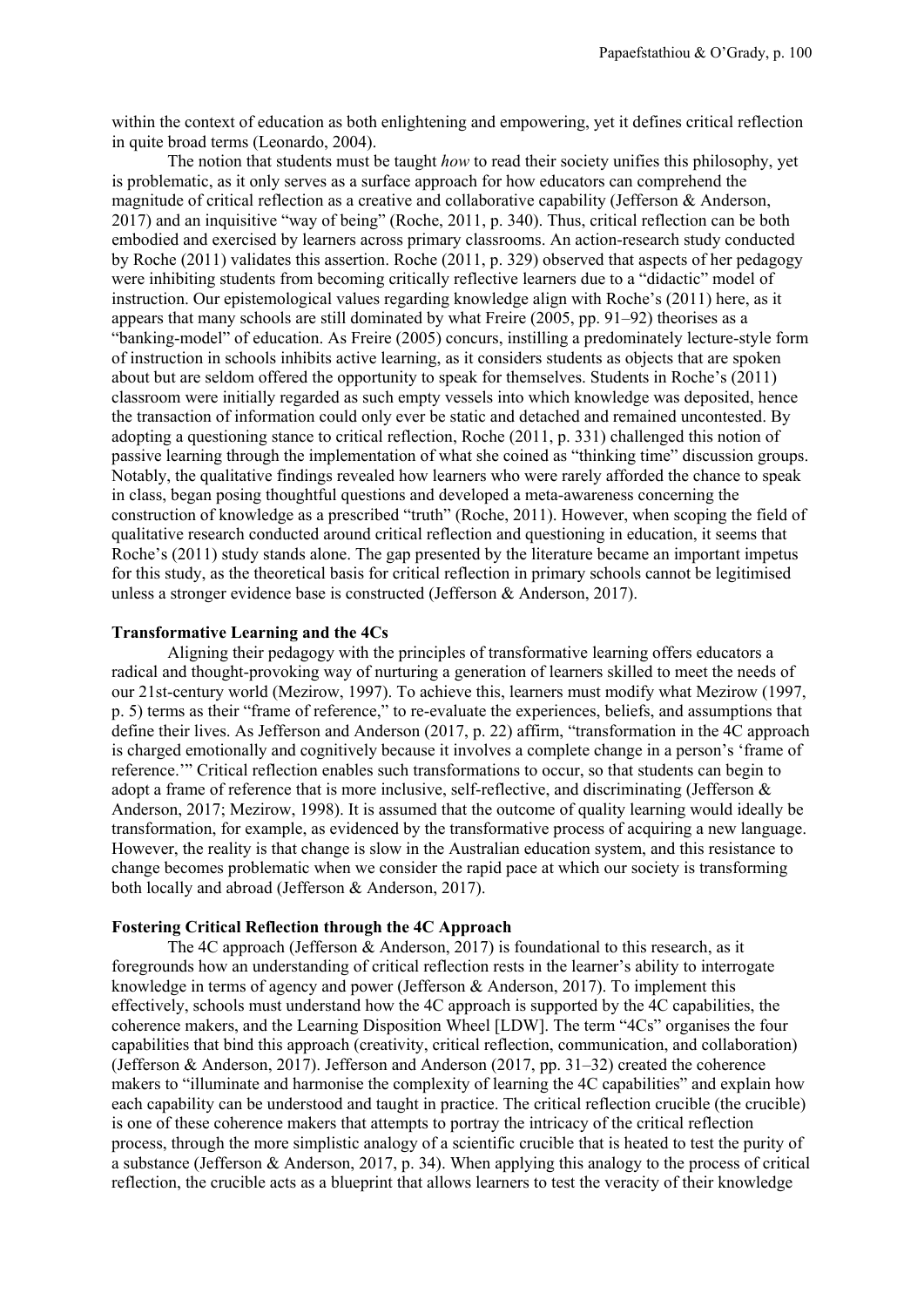by exposing it to questioning and dialogue, so that this knowledge is made stronger and more transparent to others. The four stages of the crucible are listed below and can be used by teachers as a pedagogic tool to foster critical reflection when adopting the 4C approach (Jefferson & Anderson, 2017, p. 98):

- 1. Identifying assumptions
- 2. Why this? Why so?
- 3. Contesting, elaborating, and adapting
- 4. Re-solving

To use the crucible effectively, educators must be well-versed in the theoretical underpinnings of this coherence maker, so that they understand its capacity to transform learning through a critical pedagogy lens. Most importantly, the crucible is reinforced by a questioning framework, where learners are first encouraged to "identify assumptions" about the information they are pondering, and progressively consider "why" to contest, interrogate, and substantiate their interpretations in order to "re-solve" these preconceived truths (Jefferson  $\&$  Anderson 2017, pp. 98–99). Since the 4C capabilities are deeply interlinked, critical reflection therefore becomes a collaborative, creative and dialogic enterprise between teachers and learners in schools (Jefferson & Anderson, 2017). As the implementation of the 4Cs in Australian primary schools is still in its inception stage, this research offers valuable insight into the use of the crucible as a pedagogic tool and its implications for critically reflective learning.

# **The Role of the Learning Disposition Wheel [LDW] in the 4C Approach**

The LDW was conceived by Jefferson and Anderson (2017, p. 38) as a type of diagnostic tool used to better grasp and aid how the 4C capabilities are taught when using the 4C approach in schools. Any school that adopts the 4C approach must become familiar with the LDW both on a personal and pedagogical level, so that they foster a common meta-language to talk about each competency and how it can be imagined during teaching and learning. Conceptually, the LDW draws upon the principals of Self-Determination Theory [SDT] proposed by Ryan and Deci (2000) to foster agentic and self-regulated learners who are better equipped to face the challenges and complexities posed by our modern world. Nine interconnected competencies join to form the LDW and are categorised into three domains: the intrapersonal, the interpersonal and the cognitive (cognition). As Jefferson and Anderson (2017, p. 42) argue, these three domains "develop a disposition for deeper learning" and correspond to the domains of competence outlined in the US National Research Council's report titled *Education for life and work: Developing transferable knowledge and skills in the 21st century* (Pellegrino & Hilton, 2012). Notably, a reciprocal relationship exists between the LDW and each of the 4C capabilities. For example, the LDW helps foster critical reflection through its competencies, whilst practising critical reflection can simultaneously allow students to develop and demonstrate competencies on the LDW including "empathy," "grit," "curiosity," and "build new ideas" (Jefferson & Anderson, 2017, pp. 39–40).

# **The Significance of Researching Critical Reflection as a Phenomenon**

Critical reflection offers teachers interpretive versatility in the way they posit knowledge as something that can be critically questioned by learners. This premise poses significance for both the scholar and the educational practitioner in two decisive ways. Firstly, critical reflection ceases to exist as a conceptual entity framed in theoretical terms as expressed in the prevailing scholarship, but instead is understood as a lived experience that emerges in the classroom. Across phenomenological research, an experience is outlined as an event or 'happening' that can be witnessed through observation or understood through the stories that participants tell about their lives (Kafle, 2011, p. 188). Critical reflection is interpreted as a "human experience" in this research, as it can arise through an individual's speech, questions, or actions (Kafle, 2011, p. 191). As opposed to other phenomena, critical reflection can be described as both an intentional and unintentional experience*,* since it can be intentionally cultivated in classrooms by using the crucible or can sporadically occur through the discussions or questions that people pose (Eddles-Hirsch, 2015). Unlike traditional phenomenological studies, this research is equally concerned with the first-hand descriptions of the phenomenon and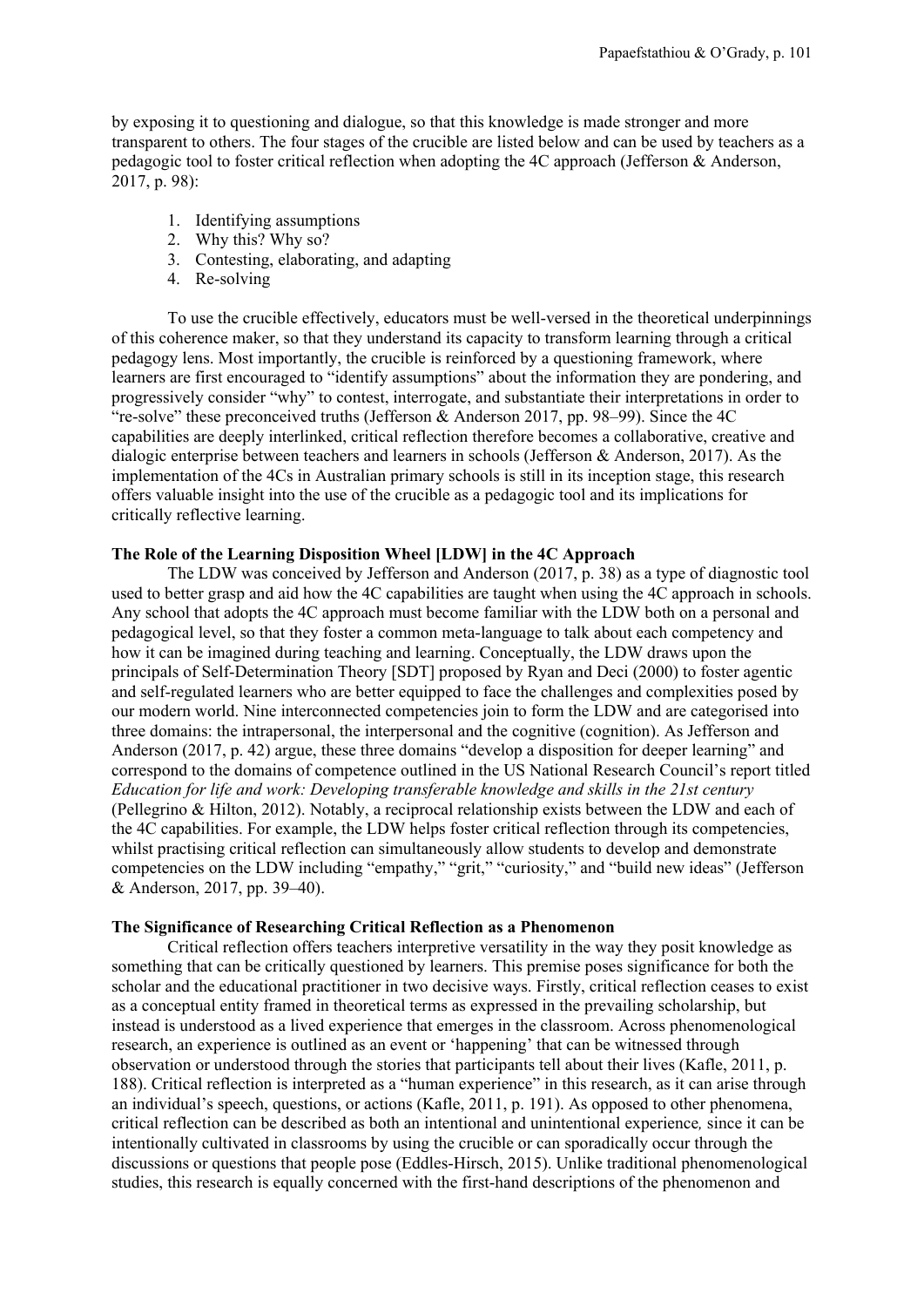values how the participant interprets the phenomenon during the interview process (Eddles-Hirsch, 2015).

## **Methodology: Overview and Limitations**

An important distinction was made to concentrate on the disciplinary field of phenomenology, and in particular the hermeneutic branch of this school of thought in this study (Smith, 2003). This decision ensured that the research was rooted in knowledge about phenomena as they are experienced by individuals, which was then applied to examine the participants' experiences of critical reflection. Hermeneutic phenomenology seeks to understand an individual's "subjective experience" in relation to phenomena, by heightening the role of interpretation in unveiling this experience (Kafle, 2011, p. 186). Framing the research questions through a hermeneutic approach recognised the meaning that could be sourced from both the participants' and the researchers' interpretations of critical reflection (Eddles-Hirsch, 2015). Hermeneutic phenomenology has received considerable criticism from supporters of Husserlian phenomenology for the limitations of its interpretive method, which rejects the process of reduction by which the researcher "brackets" their own predilections, to prevent unconscious bias from distorting the validity of the data (Kafle, 2011, p. 182; Larkin  $\&$  Thompson, 2012, p. 102). Whilst upholding the fidelity of a hermeneutic approach, our participants' experiences of critical reflection remained at the forefront of the study and took precedence over our own experiences during the data analysis process (Finlay, 2012).

A collective case study design was adopted to critically examine the experiences of the three teacher participants (Stake, 1995). This research took place in a government primary school located in the south-western suburbs of Sydney, Australia. The school has an ICSEA (Index of Community Socio-Education Advantage) value of 1,087, signifying that a moderate number of students reveal a level of socio-educational advantage. At least 97% of students from this school also come from a language background other than English (LBOTE). Our 4Cs educators, Robert and Rose, have overseen professional learning at this primary school in the recent years and have worked with Sally, who has adopted a leadership role alongside her teaching load to lead 4Cs transformation in this school. The choice of this setting allowed for a deeper examination of the phenomenon through the participants' diverse experiences of critical reflection, in a manner that also limited the possibility of receiving a surplus of qualitative data that could lead to the superficial reporting of the results (Yin, 2003). The names of the teacher participants included in this study have been de-identified and replaced with pseudonyms to ensure their confidentiality.

# **Data Collection Methods**

Semi-structured, face-to-face interviews with 4Cs teacher participants were the primary means of qualitative data used to answer the research questions. Each interview ranged from 30 to 45 minutes in length and was conducted at a pre-arranged location off-site. The interviews were informed by a selection of guiding questions that directed the conversation yet remained flexible enough to permit each participant to define this phenomenon and vocalise diverging insights about their experiences of fostering critical reflection (Yin, 2003). Each interview began with the question, "could you tell me about your experiences with teaching critical reflection in the classroom?" Encouraging participants to relate to their own pedagogical experiences to begin the interview generated rich discussion about their teaching strategies and helped prime their responses to the resulting questions. Participants were also asked how they would define the term critical reflection, what would demonstrate to them that a student was critically reflecting during learning, and to describe their experiences of using the crucible as a teaching tool. To explore the connection between critical reflection and questioning, participants were asked to consider if posing questions can encourage students to reflect more critically about knowledge, and if so, the types of questions that would help foster this. Two interviews were conducted using audio-recordings and transcribed as written data, whilst the third was initially transcribed through notetaking.

## **Data Analysis Methods**

Interpretive Phenomenological Analysis (IPA) endeavours to closely understand how a phenomenon is perceived from the participant's perspective (Smith et al., 2009). An important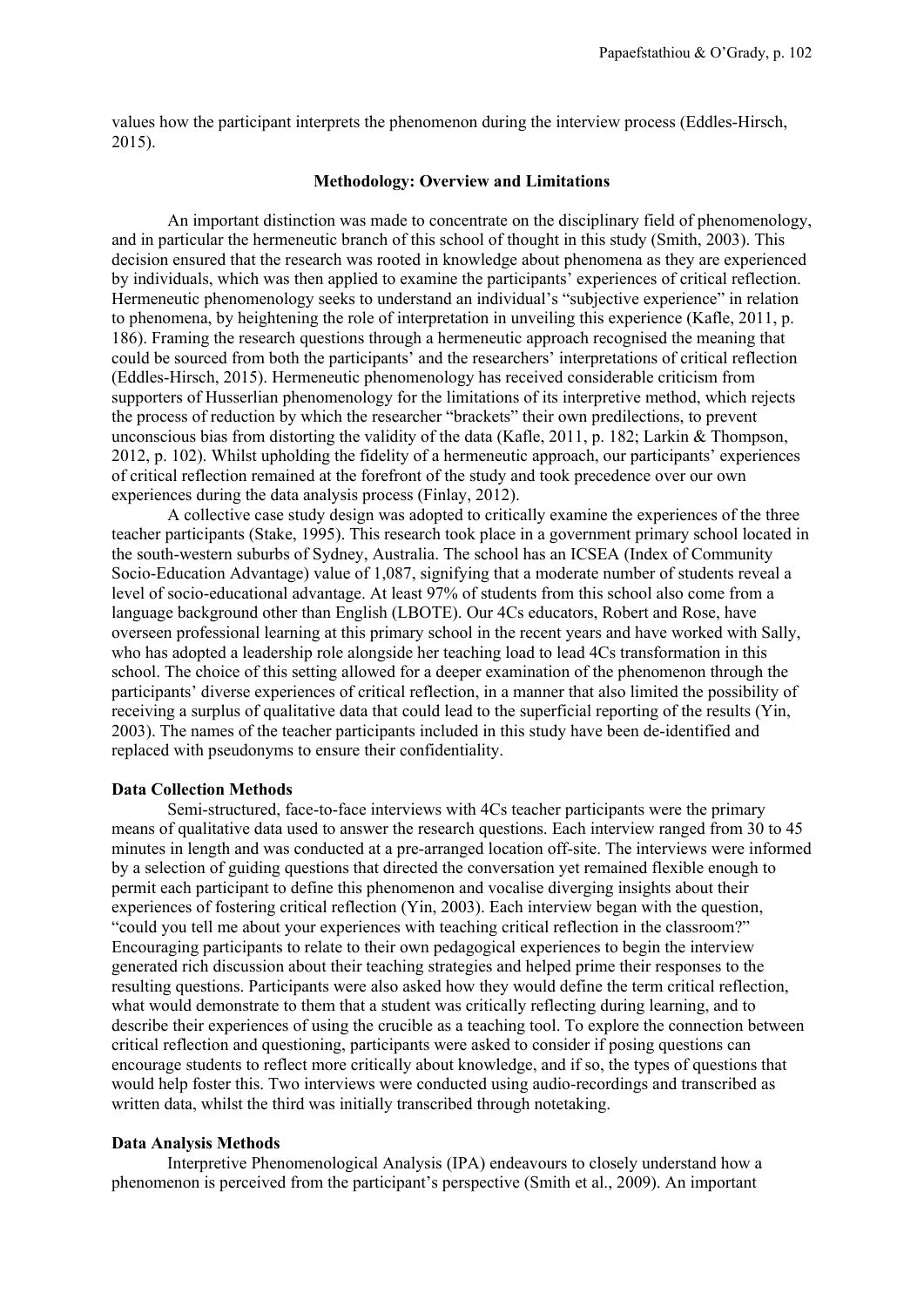limitation is illuminated by Smith and colleagues (2009, p. 33), as they confirm that "experience is never accessible" as it is only witnessed after the event. Therefore, this research can only ever be "experience-close," as the 'root' of critical reflection can never completely be unearthed (Smith et al., 2009, p. 33). This analytical method is entrenched in a hermeneutic approach, which applies an ideographic strategy to richly detail the nuance of an individual's experience as they encounter the phenomenon, thereby entering what Smith and Osborn (2003, p. 53) term as a "double-hermeneutic."

Once the interviews were transcribed into written data, analysis was undertaken case by case, to read and revise each transcript meticulously and annotate recurrent themes (Smith & Osborn, 2003). Themes in each transcript were then collated under apparent "theme titles," and corresponding themes were grouped into clusters (Smith & Osborn, 2003, p. 74). Each cluster was assigned at least one identifier (an example) from the transcript to support analysis. For example, in interview one the cluster titled "Multimodality" included the themes, "it's maker-focused," "it's an active process," and "critical reflection is not form bound." The clusters apparent in each transcript were then tabulated and transferred into a "master table of themes" that were visible across all three semi-structured interviews (Smith & Osborn, 2003, pp. 66–76). Thirteen theme categories were included in this master table and are presented in order of recurrence below:

- 1. The LDW
- 2. What is critical reflection?
- 3. The critical reflection crucible
- 4. The importance of questioning
- 5. The assumption landscape
- 6. Agency in schools
- 7. Social and emotional learning
- 8. The social imagination
- 9. Deep learning
- 10. Explicit processes
- 11. Engaging with power
- 12. Re-solve to create action
- 13. And Multimodality

#### **Results**

Four predominant themes and associated findings emerged from this study, namely: defining critical reflection, the importance of questioning, the LDW, and social and emotional learning. These themes were evident across the experiences of all three teacher participants, as described in their semi-structured interviews. The interview data reveals a strong correlation between questioning and the process of critical reflection as enacted and experienced by 4Cs educators through the crucible. The inclination to question-pose can be seen as both natural and necessary if a learner is to identify and challenge their assumptions during the critical reflection process. However, asking the right questions that encourage introspection and elicit empathy is vital. Although critical reflection is still an inherently complex phenomenon, its critical nature is strongly linked to students' ability to derive agency from their understanding of power. Furthermore, critical reflection cannot be genuinely nurtured in the classroom unless all students possess the interpersonal, intrapersonal, and cognitive competencies that enable the crucible to operate within a 4C approach. The subsequent discussion will evaluate these findings further and consider each theme in light of the research questions that have guided this study.

## **Discussion**

#### **What is Critical Reflection?**

The notion that students should be trusted to "bring the learning" (Sally) into the classroom encompasses a crucial dimension of how educators define critical reflection. Since Sally has been engaged in the practical side of teaching critical reflection to her students, her definition was more pragmatically informed by the question, "what do I bring to the learning?" This question resonates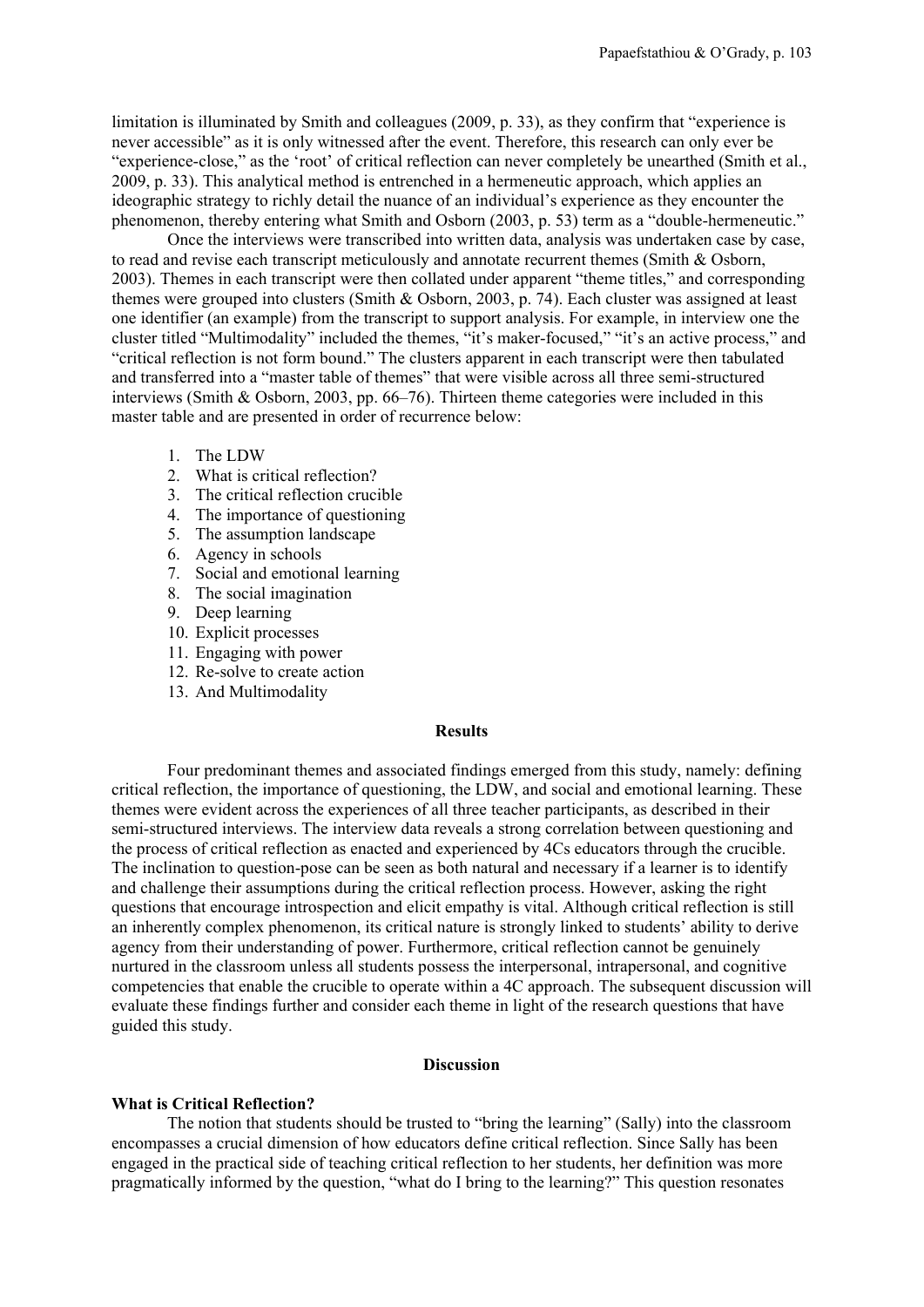closely with what Robert termed as the "assumption landscape," where learners begin to identify their assumptions about knowledge within the first stage of the crucible (Jefferson & Anderson, 2017). Similarly, Rose drew upon the second phase of the crucible to suggest how critical reflection involves "challenging assumptions." Participants recognised and experienced critical reflection as a "making process," where learners forge their own understandings by unpacking the perspectives and uncontested beliefs that they bring to school. As Robert and Rose expressed, both "agency and action" should result from critical reflection.

However, agency is also afforded to students throughout their engagement with the crucible, in the way they perceive their role in directing and "bringing" the learning to fruition. When assessing what makes critical reflection truly "critical," the term "assumptions" is a recurring motif that explicitly links this phenomenon with the concept of power (Fook & Askeland, 2006; Fook et al., 2016). As contended by Foucault (1980, p. 93), the dissemination of power in a society depends upon the production of "discourses of truth." The manufacture of such "truths" directly influences our students' assumptions, and questioning those assumptions generally unsettles learners as they find it challenging to believe that other possibilities may exist (Foucault, 1980). When speaking about the crucible's potential to challenge assumptions, Robert considered the link between assumptions and power, since the assumptions we form as adolescents generally dictate our actions as adults. Since Robert is well-versed in the theoretical underpinnings of the crucible as a facilitator of 4Cs professional learning, he termed critical reflection as "the way you recognise power and navigate systems." In Sally's stage three language class, recognising the influence of the media (as a system of power) on students' assumptions concerning Mexican people was pivotal to re-solving their understanding of Mexico as inherently multicultural. Therefore, critical reflection can be defined as a process of understanding the complexities of power and the way it influences our students' beliefs, assumptions and actions.

Another way that educators can identify and experience critical reflection is by exploring its intrinsic multimodality. When reflecting upon the form critical reflection takes in the classroom, Robert noticed how "it's not form bound, but what I would say is that critical reflection often works best when it is spoken, because it means you're in dialogue with somebody else."

Robert affirms the usefulness of a dialogic approach to critical reflection here, to demonstrate how educators can facilitate oral modes of reflection through spoken class or group discussions about a topic. Contrastingly, Rose described the importance of affording learners various opportunities for embodied reflection as a method of communicating their assumptions "giving people opportunities to physicalise their reflections…to explain things that they haven't necessarily developed a capacity in the language of reflection yet."

By offering students different ways to explore their assumptions, Rose captured how her use of the crucible facilitated a form of critically reflective learning that is simply not attainable through traditional instructional approaches (Greene, 1995; Robinson, 2001). Sally, in turn, presented a more holistic view of what critical reflection could look like during learning; "it's a bit of everything...you cannot do it just through writing…artistic elements are also reflected in it…students can represent it through an image or a painting."

Sally continued to explain how she used images as forms of provocations to enable students to generate emotional responses towards the content. Sally achieved this through a "gallery walk," an activity derived from drama pedagogy where students observed various images of people along the Mexico-United States barrier, yet were not given the context for these images. By initially concealing this information, Sally cultivated her students' empathy towards these problematic scenes in an attempt to make their assumptions apparent once this information was revealed. Therefore, educators in this research experienced the power of critical reflection as an accessible and multimodal capacity that can be used to re-solve misconceptions held by their students.

#### **The Importance of Questioning**

The interview data reveals a strong relationship between teacher questioning and students' ability to critically reflect within each stage of the crucible. When asked to relate her experiences of teaching critical reflection, Sally made explicit reference to questioning, despite not being asked to comment on the role of questioning in the interview. This was evidenced by her recurrent use of phrases such as, "I asked" and "answering questions like…" This finding was curious, as it reflected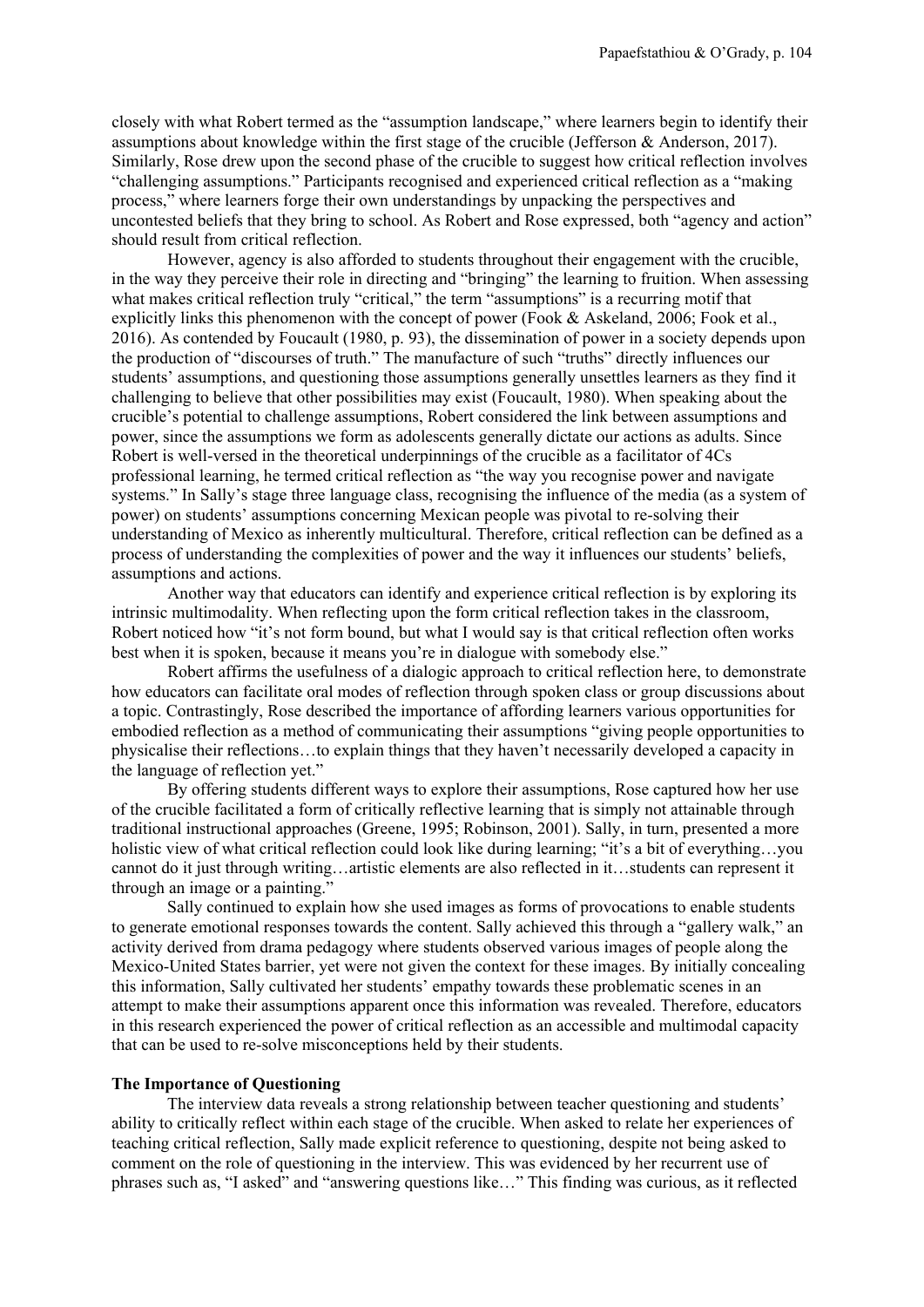how teachers cannot escape using questions to instruct the teaching and learning of critical reflection in 4Cs schools. Sally consistently mentioned how she posed diverse questions, such as "could it be multicultural in Mexico?", so that her students could demystify their assumptions about Mexican people and begin to question-pose themselves. Furthermore, Sally quoted examples of the types of enquiring questions she communicated to her students, such as, "what do you know about Donald Trump?" What is crucial about these questions is their open-ended nature and specificity to the crucible. When asked about the importance of questions when teaching the crucible, Robert strongly concurred that "questions are critical at every component." Thus, questioning must be recognised as the impetus that drives critical reflection, by acting on the assumptions that students bring to their learning. As Fook and Gardener (2007, p. 85) assert, questions are not only used to "aid reflection" but to simultaneously "unearth [and challenge] assumptions." Yet, the key to fostering deep and meaningful reflection noticeably stems from asking 'why' questions (Jefferson & Anderson, 2017; Fook & Gardener, 2007).

When challenging assumptions in the crucible, educators must keep asking "why" to push beyond a surface response to their questions. As Sally asserted in her interview*,* "the more *why's* and the more *why so's,* the better!" When interpreted through a critical pedagogy lens, Freire's (2005) standpoint on the importance of problem-posing education is relevant for educators here. It is only by posing "why" questions that individuals are empowered to break free from the systems of power that seek to oppress them, as "no oppressive order could permit the oppressed to begin to question *why*?" (Freire 2005, p. 86). As educators, we have unconsciously created a culture of "yes and no questions," where pre-determining the answer has become so engrained in our praxis that our students anticipate this and frequently disengage when asked provocative and probing questions (Lindfors, 1987, p. 419). This reality is something which Sally poignantly observed, as she discerned how some students don't answer "why" questions because "they think you (the teacher) can fill in the rest of the information." Not only does this prevent learners from engaging in deep learning, but it increases their disinclination to pose challenging questions themselves (Chin & Osbourne, 2008). Questioning is intrinsic to the process of critical reflection, regardless of whether it is experienced by educators through Jefferson and Anderson's (2017) crucible. Nevertheless, as Robert urged, educators must develop the skills to "question better" and "question deeper" if this is to successfully transform how students learn.

## **The Learning Disposition Wheel [LDW]**

All three participants acknowledged the importance of the LDW as the foundational knowledge for understanding the function and power of the crucible (Jefferson & Anderson, 2017). Robert and Rose distinguished the LDW as a useful tool for framing assumptions during critically reflective learning. The complexity of the LDW was underscored more prominently by Robert, having spent more time overseeing professional learning for 4Cs teachers around the cognitive, intrapersonal, and interpersonal competencies that it develops (Jefferson & Anderson, 2017). Robert recalled how it takes schools "at least two years to get their head around the LDW." Although I initially expressed consternation at this statistic, Robert later revealed that once schools begin to grasp the complexity of the LDW, they are better able to understand the context in which these coherence makers function. Crucially, Robert identified the connection between the LDW and its capacity to facilitate schools to "engage with" and "speak to power." By nurturing an inquisitive disposition that supports learners to ask "why" and "how," the LDW prepares teachers and students to engage in a process of critical reflection that questions the regulation of power throughout their world. Rose similarly validated the LDW's expediency as a "useful tool," through its capacity to "frame assumptions" against its "structure and schema." When reflecting on the most notable examples of action generated by teacher engagement with the crucible, Rose noted how one educator based their assumptions regarding a student's proficiency on their supposed "laziness," without considering whether this capability could be measured and enacted against the competencies that form the LDW. Thus, the LDW facilitates the critical reflection process, as it contains the "cognitive, intra and interpersonal competencies" required to promote self-regulation in learners (Jefferson & Anderson, 2017, p. 39).

There is a distinct correlation between the competencies nurtured by the LDW and the forms of "action" that teachers reported were created through the process of re-solving in the crucible. Educators recognise the phenomenon of critical reflection through the behaviours observed within the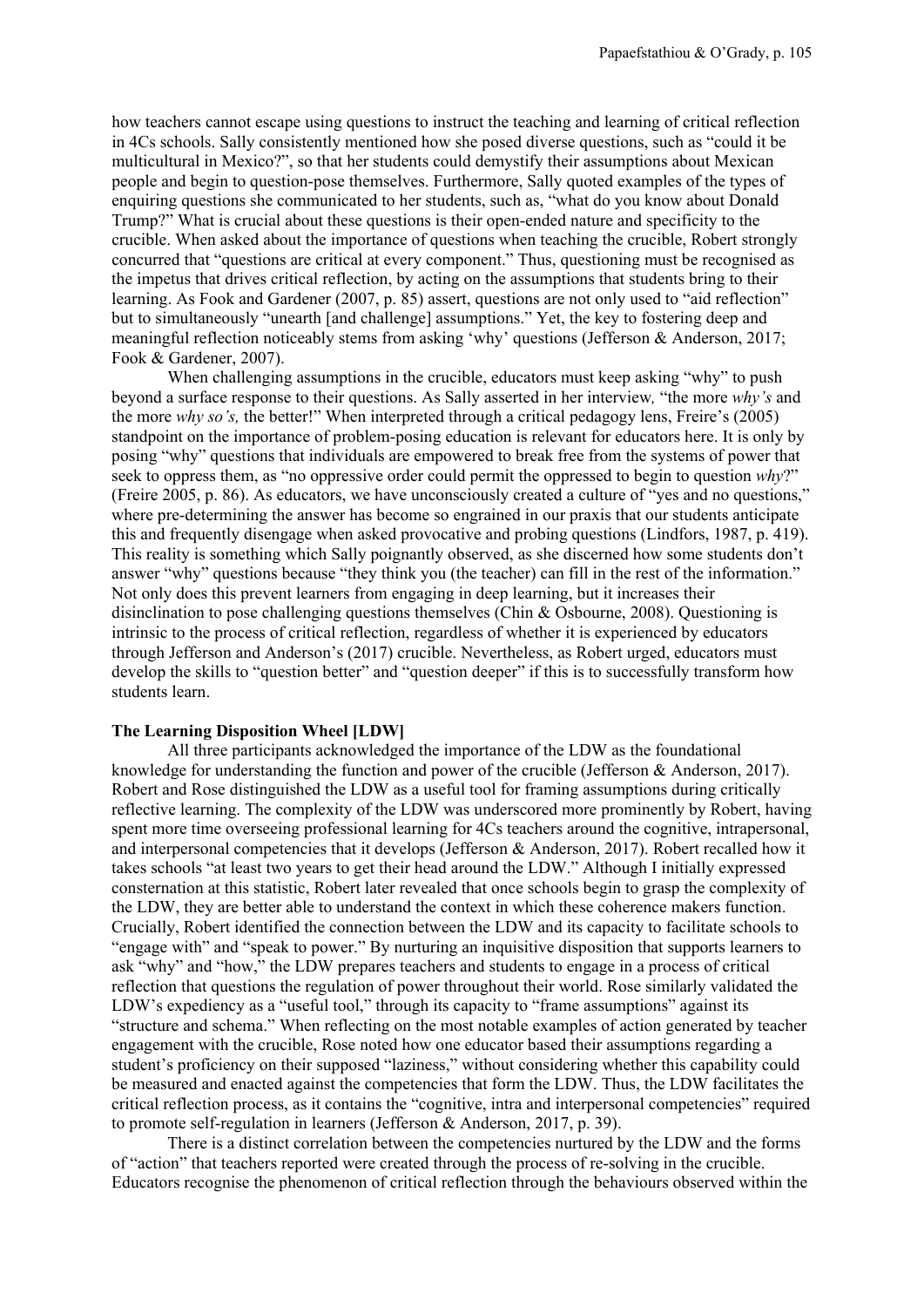LDW. As Robert discerned, the re-solving component of the crucible is a process of "bringing to bear" all the new knowledge that has been gained, to "generate meaningful action" from the learning. Significantly, when asked if she could recall tangible action that resulted from the process of resolving, Sally revealed how her stage three class developed in three noteworthy ways: students gained new knowledge, student questioning expanded the project, and learners nurtured their curiosity and empathetic development. Although these actions are not as concrete as initially intended by Jefferson and Anderson (2017), they do represent moments of transformative learning (Mezirow, 1997). These transformations all connect to associated competencies on the LDW, including "empathy," "curiosity," and "build new ideas" (Jefferson & Anderson, 2017, p. 39). Sally noticed how the mini unit on the construction of walls that separate communities "was not a part of [her] intended plan for the unit," as it was spurred by a question from one of her students. Sally's noticing here exemplifies how her student exercised their curiosity to "expand the project" into something that was markedly "bigger" and "better" than she had first imagined through their understanding of the LDW. Sally's reaction affirms the importance of stepping into this learning process with the expectation that through critical reflection, increased "awareness will lead to change" (Gardener et al., 2006, p. 231). In this case, change was experienced on a personal level through increased student agency and the realisation that their questions can have meaningful impacts on their learning.

#### **Social and Emotional Learning**

It is clear from the data that expressing empathy is indispensable to an individual's capacity to critically reflect (Boler, 1999). In her recent publication, Grove O'Grady (2020, p. 14) discusses "how empathy can be distilled into a tangential and teachable pedagogy and thus a habituated practice." This conceptualises empathy as a productive, "deeply cognitive and deliberative act" that is closely tied to how we recognise another's individuality and lived experience (Grove O'Grady, 2020, p. 45). In this research, Sally notably accentuated the value and challenge of nurturing her students' "empathetic development" whilst using the crucible. Sally was noticeably moved by the "profound empathetic response" that the mini unit had on both herself and her students, confessing that it left many students "in tears." Sally's response identifies the display of observable emotion as a step toward empathetic development, as this emotional response illustrates how students developed an understanding of the psychological hardship endured by these communities. In one instance, Sally instructed her students to respond to Donald Trump's comments about the construction of the US-Mexico border wall. Sally distinguished how it was important for students to push beyond the conventional "that's sad" response and realise that even though these quotes upset them, they could not simply "let it be." Encouraging students to critically consider their emotions is vital, as learners could decide whether this issue affected them personally and question *why* it was meaningful (Grove O'Grady, 2020). Yet, by taking this a step further and utilising emotion as a productive tool to prompt action in her students, Sally created an environment where critically reflective learning could occur. Crucially, the connection that empathy shares with critical reflection runs far deeper than this. If students are to understand the how systems of power sway their assumptions, they must first recognise power as a tool for dehumanisation (Freire, 2005). The process of understanding the way communities are dehumanised by powerful people or institutions requires empathy and lies at the heart of what it means to critically reflect. To do this, students must cultivate empathy as a disposition that enables them to adopt the perspective of both "the oppressed" and "the oppressor," to question how power is exercised in ways that are potentially harmful or undemocratic (Freire, 2005, pp. 44– 47).

Demonstrating empathy during critical reflection simultaneously involves social learning, so that students can "talk out" these perspectives and emotions with their peers in a respectful manner. Sally's experience was unique here, as she noted how as a class their "social and emotional learning intermeshed" to the point where she required two crucibles to illustrate how she underwent this learning journey alongside her students. The power of such transformative learning cannot be mistaken here, as Sally transitioned from "teacher" to "teacher-learner" through her deep engagement with the crucible. This pivotally illustrates how schooling is enriched when students are given the agency to direct their learning and educators are flexible and open to such opportunities. What Sally has demonstrated from her experience is a greater understanding and commitment to a culturally responsive pedagogy, which places students' empathetic development at the forefront of teaching and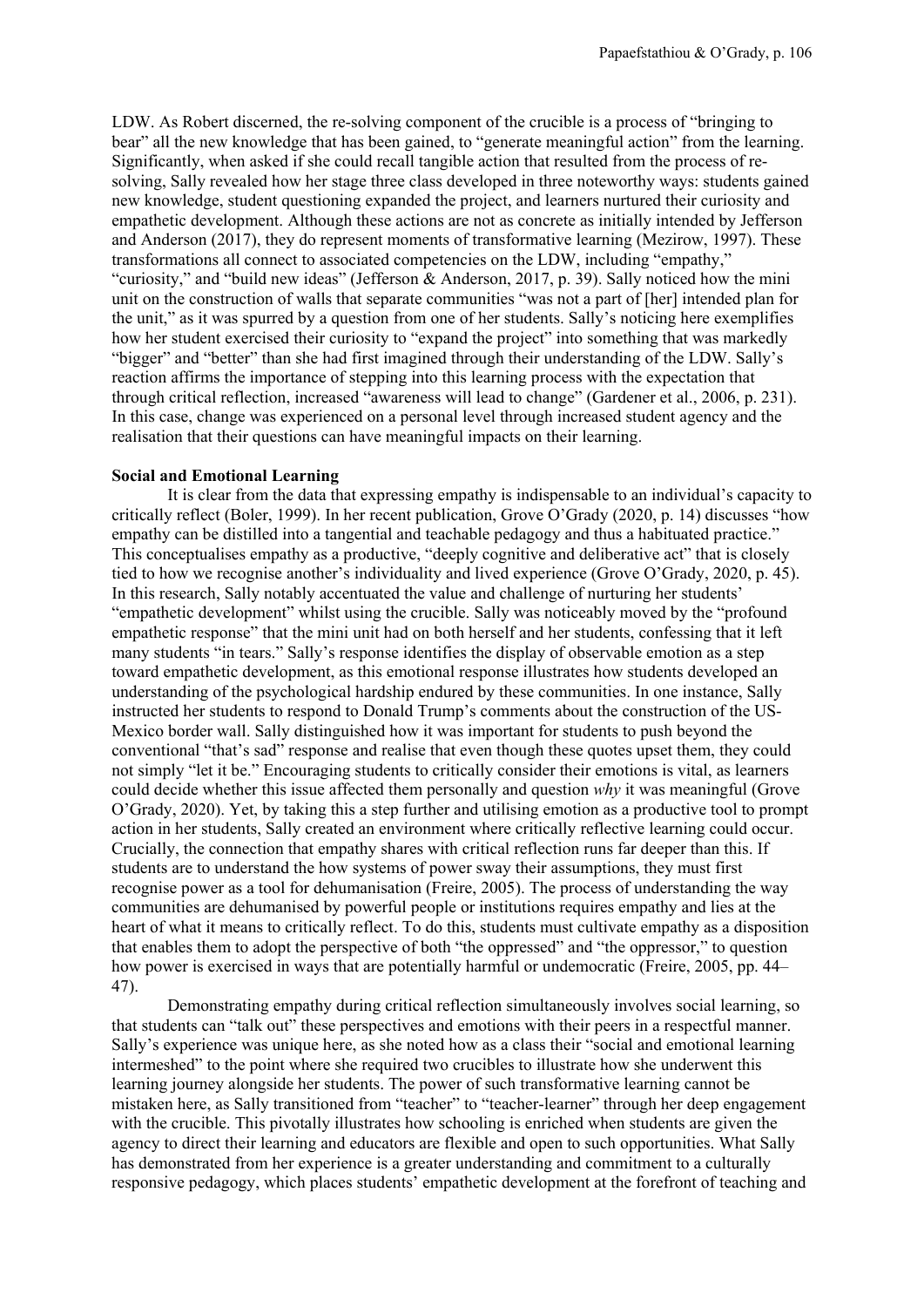learning (Warren, 2014). However, Sally encountered challenges during this process. Sally remarked how some students "did not like to be questioned or challenged." She believed that learners were "holding onto their feelings" and were not psychologically willing to "open up" about their assumptions. Although engaging with these students was testing, Sally attempted to cultivate a safe and courteous classroom environment that encouraged learners to be open and honest with their feelings. A major implication for 4Cs educators here is the ability to exhibit a willingness to experiment and embrace the challenges that come from teaching critical reflection. Without her own passion and perseverance, Sally believed that her students would have simply "cooked some Mexican dishes and danced." Instead, students developed a form of social intelligence by fostering critical empathy towards the content.

#### **Conclusions**

#### **Critical Reflection starts with the Learner**

Assumptions are foundational to critically reflective learning as they stimulate deep and meaningful conversations about knowledge (Fook & Gardener, 2007; Jefferson & Anderson, 2017). By unpacking and demystifying these assumptions, primary educators can better unearth the hidden systems of power that influence what learners know, thereby facilitating students to cultivate a greater awareness about and agency to change their world (Gardener et al., 2006). For educators like Sally, critical reflection could not be separated from the notion of assumptions, as it begins by asking, "what do I bring to the learning?" In the future, 4Cs research must expand to employ classroom observation as a viable data collection method, to concurrently allow the researcher to closely connect with this phenomenon and see its occurrence in the classroom (Van Manen, 2016).

# **Questioning is the Impulse that drives Critical Reflection**

This research has illustrated that posing the right questions and progressively asking "why" provokes learners to act upon the assumptions that they bring to the classroom (Freire, 2005). If education is to become truly transformative, the questions posed during the primary stages of learning must foster curiosity, open-mindedness, and possibility thinking (Greene, 1995; Jefferson & Anderson, 2017). As Rose urged, educators need to ask questions "that elicit deeper thinking in others, but also don't make presumptions [about] what's in other people's heads." For future 4Cs research, the task will be to investigate the questioning nature of Jefferson and Anderson's (2017) crucible, so that the types of questions used during this process are accessible to all educators. Furthermore, a greater focus on student questioning will better inform future research when assessing how primary students become agentic learners.

# **Cultivating the Competencies in the LDW is necessary for Critical Reflection**

The LDW lies at the crux of all 4Cs learning. To ensure that critical reflection leads to transformative learning and is taught explicitly and meaningfully, learners must be given the time and space to foster these competencies (Jefferson & Anderson, 2017). This finding is especially significant for primary educators, as it is through the LDW that young learners will develop the confidence to share their assumptions openly and honestly, whilst respectfully unpacking the perspectives offered by their peers. Prospective 4Cs research should concentrate on the transformative potential of the LDW when used to develop critical reflection and what this tangibly looks like at a classroom and whole-school level. Professional learning that affords teaching staff the opportunity to deeply unpack and apply each of the nine competencies to their own classes and student cohorts should be undertaken on a regular basis. This should be an ongoing and iterative process that is directly linked to each school's strategic plan, so a common language is developed around the LDW and 4Cs approach amongst the teaching staff and leadership team.

# **Nurturing Empathy creates a Critically Reflective Learning Environment**

Social and emotional learning forms part of how students critically reflect (Jefferson & Anderson, 2017). Since critical reflection is a collaborative and dialogic capability, students must be encouraged to work together to articulate their beliefs and questions about knowledge (Freire, 2005). By fostering an empathetic awareness towards curriculum content, students will build their emotional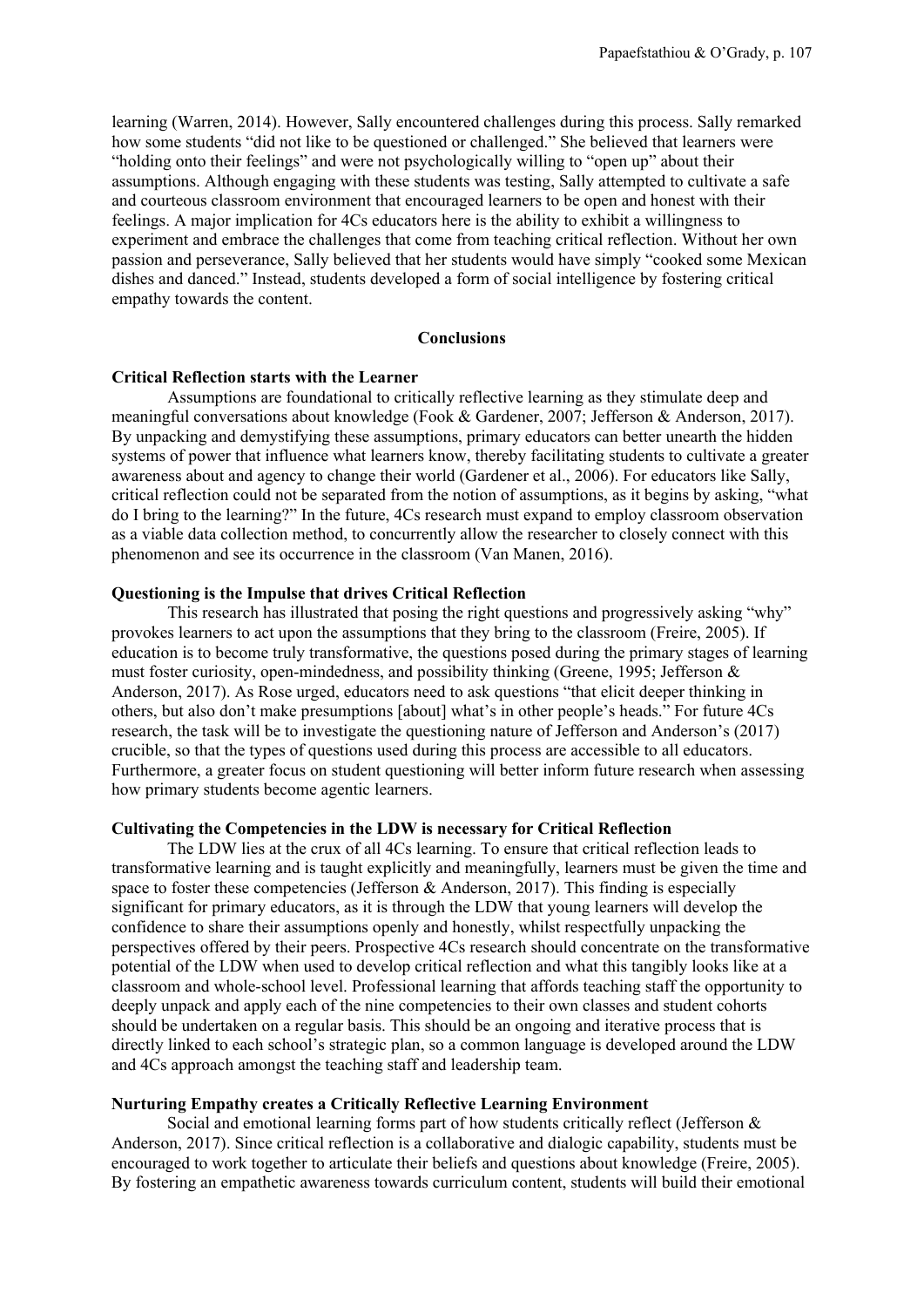learning to see the world through different perspectives and critically consider how complex problems implicate different communities (Grove O'Grady, 2020). Educators can facilitate this by asking empathic questions such as, "what other perspectives are there?" and "what if?" (Grove O'Grady, 2020, p. 48). Future 4Cs research should strive to investigate the relationship between empathy and critical reflection and examine how primary educators and students can ask more empathic questions during their engagement with the crucible.

## Reference List

Apple, M. W. (2004). *Ideology and curriculum* (3rd Ed.). RoutledgeFalmer.

- Boix-Mansilla, V. (2016). A cognitive-epistemological foundation. In R. Frodeman, J. T. Klein, & R. C. S. Pacheco (Eds.), *The Oxford handbook of interdisciplinarity* (pp. 259–383). Oxford University Press.
- Boler, M. (1999). *Feeling power: Emotions and education*. Routledge.
- Brookfield, S. (2016). So what exactly is critical about critical reflection? In J. Fook, V. Collington, F. Ross, G. Ruch, & L. West (Eds.), *Researching critical reflection: Multidisciplinary perspectives* (pp. 11–23). Routledge.
- Cairns, G. (2017). What is postnormal when there is no normal? A postdichotomous view of the histories of the past, present, and future. *World Futures, 73*(6), 412–426. <https://doi.org/10.1080/02604027.2017.1357932>
- Chin, C., & Osborne, J. (2008). Students' questions: A potential resource for teaching and learning science. *Studies in Science Education*, *44*(1), 1–39. <https://doi.org/10.1080/03057260701828101>
- Duncan-Andrade, J., & Morrell, E. (2007). Critical pedagogy and popular culture in an urban secondary English classroom. In P. McLaren & J. L. Kincheloe, *Critical pedagogy: Where are we now?* (pp. 183–199). Peter Lang Publishing.
- Eddles-Hirsch, K. (2015). Phenomenology and educational research. *International Journal of Advanced Research*, *3*(8), 251–260.
- Finlay, L. (2012). Debating phenomenological research methods. In N. Friesen, C. Henriksson, & T. Saevi (Eds.), *Hermeneutic phenomenology in education: Method and practice* (pp. 17–39). Sense Publishers.
- Fook, J., & Askeland, G. A. (2006). The 'critical' in critical reflection. In S. White, J. Fook & F. Gardener (Eds.), *Critical reflection in health and social care* (pp. 40–55). Open University Press.
- Fook, J., & Gardner, F. (2007). *Practising critical reflection: A resource handbook*. Open University Press.
- Fook, J., Collington, V., Ross, F., Ruch, G., & West, L. (2016). *Researching critical reflection: Multidisciplinary perspectives*. Routledge.
- Fook, J., Psoinos, M., & Sartori, D. (2016). Evaluation studies of critical reflection. In J. Fook, V. Collington, F. Ross, G. Ruch & L. West (Eds.), *Researching critical reflection: Multidisciplinary perspectives* (pp. 90–105). Routledge.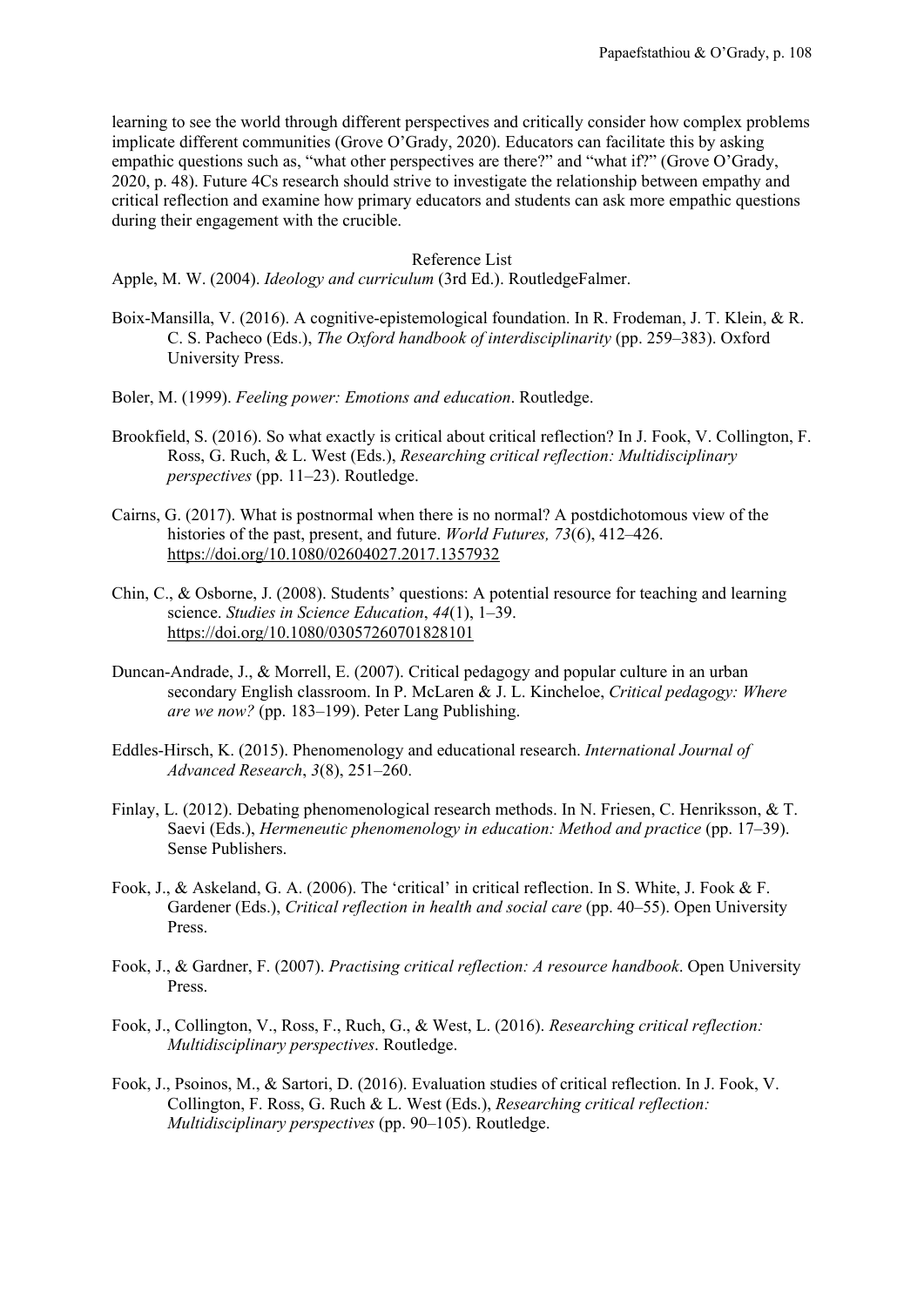- Foucault, M. (1980). Two lectures. In *Power and knowledge: Selected interviews and other writings 1972–1977* (C. Gordon, L. Marshall, J. Mepham, & K. Sopher, Trans.). Pantheon Books. (Original work published 1972).
- Freire, P. (2005). *Pedagogy of the oppressed* (M. B. Ramos, Trans.). Continuum. (Original work published in 1970).
- Gardener, F., Fook, J., & White, S. (2006). Critical reflection: Possibilities for developing effectiveness in conditions of uncertainty. In S. White, J. Fook & F. Gardener (Eds.), *Critical reflection in health and social care* (pp. 228–240). Open University Press.
- Giroux, H. A. (2011). *On critical pedagogy*. The Continuum International Publishing Group.
- Greene, M. (1995). Releasing the imagination: Essays on education, the arts, and social change. Jossey-Bass.
- Grove O'Grady, A. (2020). Pedagogy, empathy and praxis: Using theatrical traditions to teach. Palgrave Macmillan.
- Henriksson, C., & Friesen, N. (2012). Introduction. In N. Friesen, C. Henriksson, & T. Saevi (Eds.), *Hermeneutic phenomenology in education: Method and practice* (pp. 1–17). Sense Publishers.
- Jefferson, M., & Anderson, M. (2017). *Transforming schools: Creativity, critical reflection, communication, collaboration*. Bloomsbury Academic.
- Kafle, N. P. (2011). Hermeneutic phenomenological research method simplified. *Bodhi: An Interdisciplinary Journal*, *5*(1), 181–200.
- Larkin, M., & Thompson, A. (2012). Interpretive phenomenological analysis. In A. Thompson, & D. Harper (Eds.), *Qualitative research methods in mental health and psychotherapy: A guide for students and practitioners* (pp. 99–116). John Wiley & Sons.
- Leonardo, Z. (2004). Critical Social Theory and transformative knowledge: The functions of criticism in quality education. *Educational Researcher, 33*(6), 11–18. <http://www.jstor.org/stable/3699888>
- Lindfors, J. (1987). *Children's language and learning.* Prentice-Hall.
- Mezirow, J. (1990). *Fostering critical reflection in adulthood: A guide to transformative and emancipatory learning* (1st Ed.). Jossey-Bass Publishers.
- Mezirow, J. (1997). Transformative learning: Theory to practice. *New Directions for Adult and Continuing Education, 74,* 5–12. <https://doi.org/10.1002/ace.7401>
- Mezirow, J. (1998). On critical reflection. *Adult education quarterly (American Association for Adult and Continuing Education), 48*(3), 185–198.<https://doi.org/10.1177/074171369804800305>
- Morgan, N., & Saxton, J. (2006). *Asking better questions: Models, techniques and classroom activities for engaging students in learning* (2nd Ed.). Pembroke Publishers.
- Pellegrino, J., & Hilton, M. (2012). *Education for life and work: Developing transferable knowledge and skills in the 21st century*. The National Academies Press.

Robinson, K. (2001). *Out of our minds: Learning to be creative*. Capstone Publishing.